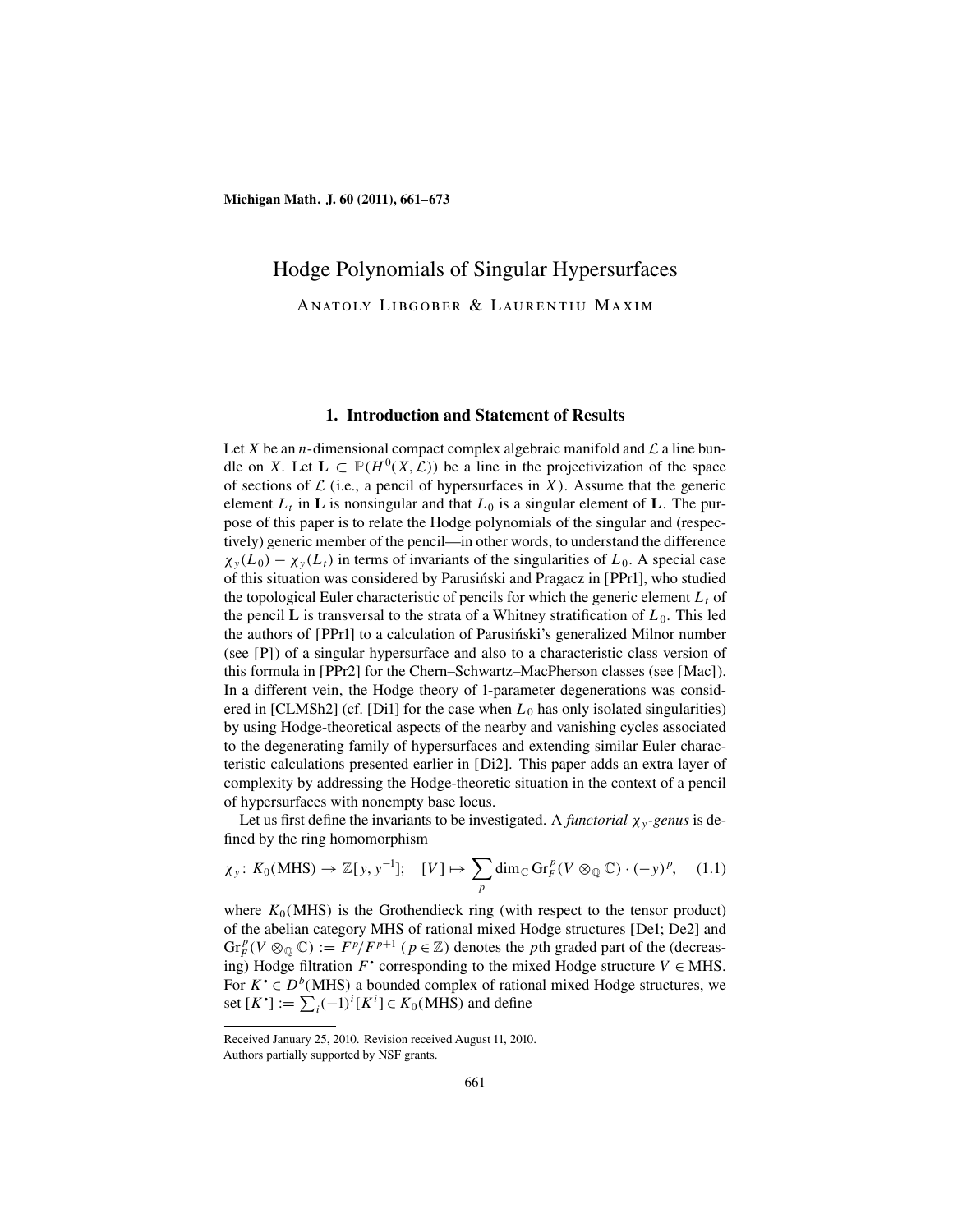$$
\chi_{y}([K^{\bullet}]) := \sum_{i} (-1)^{i} \chi_{y}([K^{i}]). \tag{1.2}
$$

Then, for X any complex algebraic variety, we let

$$
\chi_y(X) := \chi_y([H^*(X; \mathbb{Q})]) = \sum_j (-1)^j \cdot \chi_y([H^j(X; \mathbb{Q})]) \tag{1.3}
$$

be the *Hodge polynomial* of X. Similarly, we define  $\chi^c_y(X)$  by using instead the canonical Deligne mixed Hodge structure in the cohomology with compact support  $H_c^*(X; \mathbb{Q})$  of X. The specializations of polynomials  $\chi_y(X)$  and  $\chi_y^c(X)$  for y = -1 yield the topological Euler characteristic  $e(X)$ . Also note that  $\chi^c_y$  is an additive (motivic) invariant; that is, if  $Z$  is a Zariski closed subset of  $X$  then

$$
\chi_y^c(X) = \chi_y^c(Z) + \chi_y^c(X \setminus Z). \tag{1.4}
$$

Finally, we point out that the polynomials  $\chi_y(X)$  and  $\chi_y^c(X)$  are extensions to the singular setting of Hirzebruch's  $\chi_y$ -genus of a compact complex algebraic manifold  $X$  (cf. [H]). This is a polynomial, defined in terms of the Hodge numbers of X, that includes as special cases the topological Euler characteristic (at  $y = -1$ ), the arithmetic genus (at  $y = 0$ ), and the signature (at  $y = 1$ ).

Before formulating our main results, we need a few definitions and some notation. We begin by recalling standard facts about the incidence variety of a pencil, which plays an essential role in our approach. Let  $\mathcal{I} \subset X \times L$  be the variety defined by the *incidence correspondence*:

$$
\mathcal{I} = \{(x, t) \mid t \in \mathbf{L}, x \in L_t\}.
$$
\n
$$
(1.5)
$$

We denote the projections of  $\mathcal I$  on each factor by  $p_X$  and  $p_L$ , respectively; note that both are surjective. Moreover,  $p<sub>X</sub>$  is one-to-one outside of the base locus of **L**, and its fibers over any point in the latter are  $\mathbb{P}^1$ , which  $p_L$  maps isomorphically onto **L**.

If the intersection of the base locus with the singular locus of any element of the pencil is empty, then  $\mathcal I$  is a nonsingular variety; otherwise, it has singularities. Indeed, under the empty intersection assumption, let  $f_1$  and  $f_2$  be two generic elements of the pencil written in the local coordinates  $(x_1, \ldots, x_n)$  of a base point P of the pencil. Then the differentials  $df_1$  and  $df_2$  are independent because, if  $df_1 + t_0 df_2 = 0$ , then the element of the pencil given by  $f_1 + t_0 f_2 =$ 0 has a singularity at P. Now using the local coordinates at P in which  $f_1 = x_1$ and  $f_2 = x_2$ , we can view the incidence correspondence as the hypersurface in  $\mathbb{C}^n \times \mathbb{C}$  given by the equation  $x_1 + tx_2 = 0$ , which is nonsingular.

We also note that the fibers of  $p<sub>L</sub>$  are isomorphic to the corresponding elements of the pencil (and will be denoted by  $L_t^{\mathcal{I}}$ , or simply  $L_t$  if there is no danger of confusion) and that  $p<sub>L</sub>$  is a locally trivial topological fibration outside a finite set of points in  $\bf{L}$  containing the point that corresponds to  $L_0$ . We will restrict our attention to fibers of  $p_L$  near  $L_0$ ; in other words, we consider the restriction map  $p := p_L|_{p_L^{-1}(D_\varepsilon(0))}$  for  $\varepsilon$  small enough that this restriction is a locally trivial fibration outside the special fiber  $L_0 = p_{\text{L}}^{-1}(0)$ . Note that p is a proper holomorphic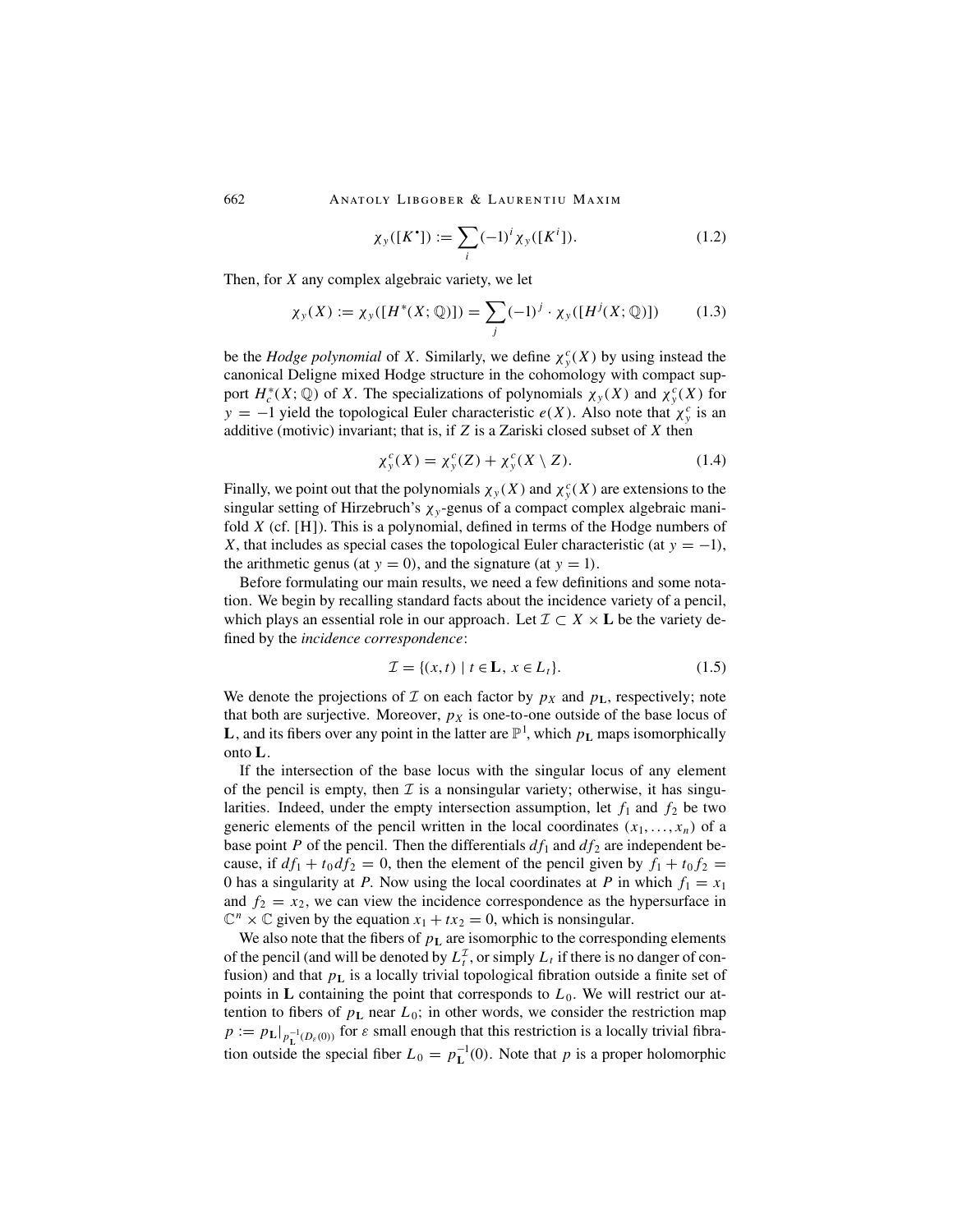map with compact complex algebraic fibers, the generic fiber being smooth. As remarked previously, the incidence set  $\mathcal I$  may be singular but is, by definition, a complete intersection of dimension equal to the dimension n of X. Therefore,  $\mathbb{Q}_{\mathcal{I}}[n]$  is a perverse sheaf (or, more generally, a mixed Hodge module on  $\mathcal{I}$ , denoted  $\mathbb{Q}_{\mathcal{I}}^H[n]$ ; see [Sa1; Sa2]). Let  $\psi_p \mathbb{Q}_\mathcal{I} \in D_c^b(L_0^{\mathcal{I}})$  denote the bounded constructible complex of nearby cycles attached to p. Then  $\psi_p \mathbb{Q}_T[n-1]$  is also a perverse sheaf and thus (by Saito's theory) underlies a mixed Hodge module. We consider the shifted complex

$$
\mathbf{M}(L_0, p_{\mathbf{L}}) := \psi_p^H \mathbb{Q}_{\mathcal{I}}^H[1],\tag{1.6}
$$

where  $\mathbb{Q}_{\mathcal{I}}^H$  denotes the "constant" Hodge sheaf and  $\psi_p^H$  is the corresponding nearby cycle functor on the level of Saito's mixed Hodge modules (i.e., if rat:  $D^b(\text{MHM}(\mathcal{I})) \to D_c^b(\mathcal{I})$  is the forgetful functor associating to a complex in the bounded derived category of mixed Hodge modules the underlying rational constructible complex of sheaves, then rat  $\circ \psi_p^H = \psi_p[-1] \circ \text{rat}$ ). Hence  $\mathbf{M}(L_0, p_{\mathbf{L}})$  is a complex of mixed Hodge modules associated to the pair  $(L_0, L)$ , which, moreover, is supported only on  $L_0$ . We refer to [D2] (see also [Di2]) for the definition of the nearby cycles complex and to [Sa1; Sa2] for the extension of this construction to the category of mixed Hodge modules.

The main result of this paper is the following statement (see also its reformulation in Theorem 2.5).

Theorem 1.1. *Let* S *be a Whitney stratification of* L<sup>0</sup> *such that the base locus of* **L** (*i.e.,*  $B_{\mathbf{L}} = L_0 \cap L_t$ ) *is a union of strata of* S. *Then to each stratum*  $S \in S$  $\sigma$  *one can associate a Hodge polynomial invariant*  $\chi^c_{\text{y}}(S, \mathbf{L})$  *such that* 

$$
\chi_{y}(L_t) = \sum_{S \in \mathcal{S}} \chi_{y}^{c}(S, \mathbf{L}).
$$
\n(1.7)

*More precisely,*  $\chi_y(L_t)$  *is the total*  $\chi_y$ -genus *of the complex*  $\mathbf{M}(L_0, p_{\mathbf{L}})$  *associated to the pair*  $(L_0, L)$  *as in* (1.6). *In particular: if the monodromy of the restriction of* **M**(L0, p**L**) *to each stratum is trivial* (*or, more generally, has finite order*) *and if the corresponding local system extends to the closure of the stratum, then*

$$
\chi_{y}(L_t) = \sum_{S} \chi_{y}^{c}(S) \cdot \chi_{y}(M_S). \qquad (1.8)
$$

*Here*  $M_S$  *is the Milnor fiber* (*in the incidence variety*  $\mathcal I$  *of the pencil*) *corresponding to a point in the stratum S of*  $L_0$ . *The specialization of* (1.8) *for*  $y = -1$ *that yields the equality for Euler characteristics is valid without any monodromy assumption.*

Remark 1.2. It will follow from the proof of Theorem 1.1 (see also [CLMSh2, eq. (73)]) that each polynomial  $\chi^c_y(S, L)$  is actually an alternating sum of Hodge polynomials of S with coefficients in admissible (at infinity) variations of mixed Hodge structures. Such "twisted Hodge polynomials" can be computed by means of Atiyah–Meyer-type formulas, as in [CLMSh1; CLMSh2], in terms of the Deligne extension of the underlying local system on a "good" compactification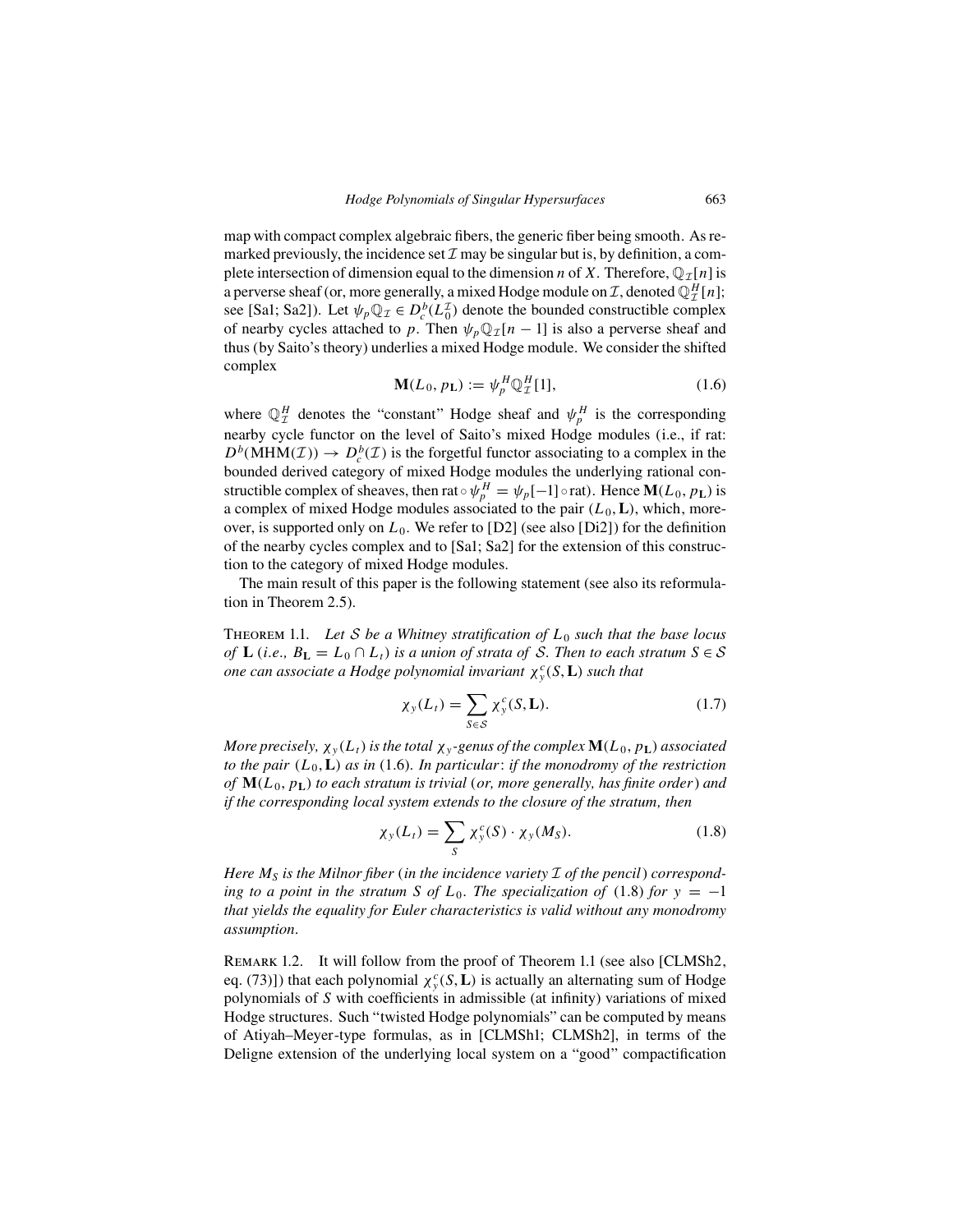of S. Of course, in the simple case where the monodromy along each stratum is trivial, the underlying variations are constant and we have the multiplicative formula of (1.8). However, we wish to emphasize that the same phenomenon persists when the monodromy has finite order—provided the underlying local system extends to a (possibly singular) compactification of the stratum (e.g., the stratum closure); see Lemma 2.3. Therefore, (1.7) provides a complete calculation for the Hodge polynomial of  $L_t$  in terms of invariants of the singularities of  $L_0$ .

An important consequence of the proof of Theorem 1.1 is an identity comparing the Hodge polynomials  $\chi_{y}(L_0)$  and  $\chi_{y}(L_t)$  (see Theorem 2.5 for the precise formulation). For example, suppose that all strata of a stratification  $S$  as just described are simply connected; then

$$
\chi_{y}(L_0) = \chi_{y}(L_t) - \sum_{S} \chi_{y}^{c}(S) \cdot \chi_{y}([\tilde{H}^*(M_S; \mathbb{Q})]), \qquad (1.9)
$$

where the summation runs over only the singular strata of  $S$  (i.e., strata  $S$  satisfying dim(S) < dim( $L_0$ )). This result is in the spirit of the Parusinski–Pragacz works [PPr1; PPr2] and should be regarded as a Hodge-theoretic extension to arbitrary pencils of the formula from [PPr1]. As explained in Section 3, this formula imposes strong restrictions on the type of singularities that the pencil's singular fiber can have.

REMARK 1.3. A characteristic class version of the Parusingski–Pragacz formula for the generalized Milnor number was obtained in [PPr2] (see also [S1; S2; Y]) by studying the Milnor class of a complex hypersurface—that is, the difference between the Fulton–Johnson class [FJ] and the Chern–MacPherson class [Mac]. As in this paper, the key tools used in [PPr2] are the complexes of nearby and vanishing cycles together with a specialization argument. That being said, the difference between the Hodge polynomials of the singular and the generic fiber of a 1-parameter family  ${X<sub>t</sub>}$  of compact complex hypersurfaces can be expressed as the degree of a certain Hodge-theoretic Milnor class, which is defined as the difference between the motivic Hirzebruch class of  $X_0$  (cf. [BrSY]) and the Hirzebruch class of its virtual tangent bundle in the ambient smooth variety. This generalized Milnor class associated to a divisor in a complex algebraic manifold was studied in [CMSSh], but it is not immediately clear how the results there can be adapted to our setup of pencils with nonempty base locus. This problem will be addressed elsewhere.

Let us elaborate on the computational aspects of Theorem 1.1. Note that the stalk of the cohomology sheaf  $\mathcal{H}^{\bullet}(\text{rat}(\mathbf{M}(L_0, p_{\text{L}})))$  at any point  $B \in L_0$  is a graded algebra, which we denote by  $\mathcal{H}^{\bullet}(\mathbf{M}(L_0, p_{\mathbf{L}}))_B$ . More explicitly, it follows by construction that

$$
\mathcal{H}^{\bullet}(\mathbf{M}(L_0, p_{\mathbf{L}}))_B = H^{\bullet}(M_S; \mathbb{Q});\tag{1.10}
$$

here, as before,  $M<sub>S</sub>$  is the Milnor fiber in  $\mathcal I$  corresponding to the stratum S of  $L_0$ (or of  $L_0^{\mathcal{I}}$ ) containing the point B. As regards the last sentence of Theorem 1.1, we note that the Euler characteristic of  $M<sub>S</sub>$  can be computed via the following version of A'Campo's formula.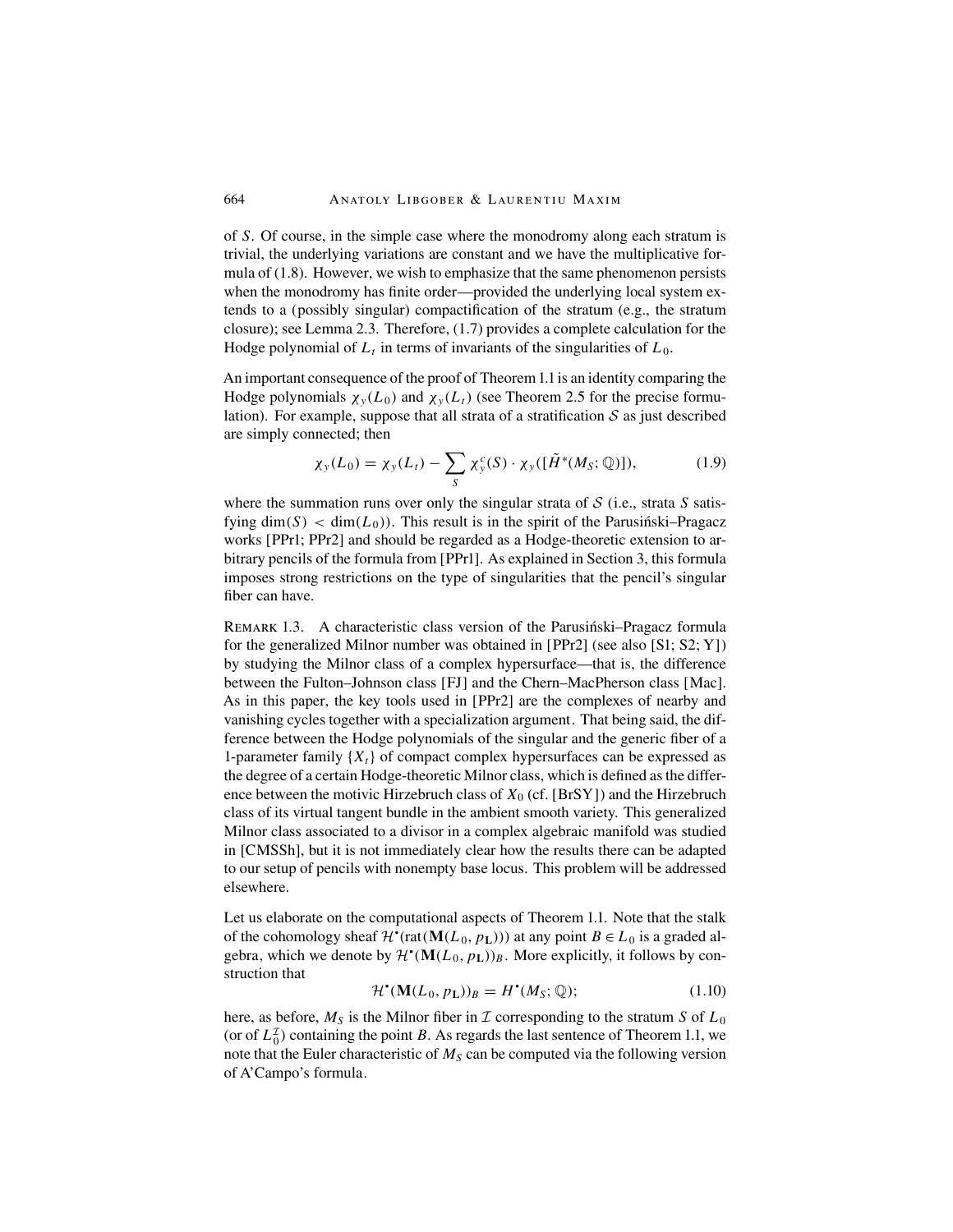PROPOSITION 1.4. Let  $\pi_{\mathcal{I}}: \tilde{\mathcal{I}} \to \mathcal{I}$  be the restriction to the proper preimage *of* I *of an embedded resolution*  $\overline{X} \times \mathbf{L} \rightarrow X \times \mathbf{L}$  *of singularities of the triple*  $(X \times L, \mathcal{I}, L_0)$ . In other words,  $\tilde{\mathcal{I}}$  is an embedded resolution of singularities of  $\mathcal{I} \subset X \times \mathbf{L}$ , *and the components*  $E_{\tilde{\tau},k}$  *of the exceptional locus of*  $\pi_{\mathcal{I}}$  *are the inter*sections of the components  $E_k$  of the exceptional locus of  $\widetilde{X} \times \mathbf{L} \to X \times \mathbf{L}$  with  $\tilde{\mathcal{I}}$ ; *moreover, the proper transform*  $\tilde{L}_0 \subset \tilde{\mathcal{I}}$  *of*  $L_0$  *and the components*  $E_{\tilde{\mathcal{I}}_k} \subset \tilde{\mathcal{I}}$  *of the exceptional locus*  $E_{\tilde{\tau}} = \bigcup E_{\tilde{\tau},k}$  *of*  $\pi_{\mathcal{I}}$  *form a normal crossings divisor in*  $\tilde{\tau}$ *.* 

*Let*  $m_{E_k}$  *be the multiplicity of the pullback of*  $p_L$ :  $X \times L \rightarrow L$  *along*  $E_k \subset$  $\widetilde{X} \times \mathbf{L}$ . Let  $D_B$  be a ball in a germ of a smooth subspace of  $X$  that is transver*sal at*  $B \in X$  *to the stratum of*  $L_0$  *containing* B. Then the Euler characteristic of  $\mathcal{H}^{\bullet}(\mathbf{M}(L_0, p_{\mathbf{L}}))_B$  is given by

$$
\sum e((E_{\mathcal{I},k} - E_{\mathcal{I},k} \cap \tilde{L}_0) \cap \pi_{\mathcal{I}}^{-1}(D_B)) \cdot m_{E_{\mathcal{I},k}}.
$$
 (1.11)

*Proof.* The proof follows by standard arguments used in the proof of A'Campo's formula for the Euler characteristic of the monodromy of the generic fiber of a base point free pencil. We apply such arguments to the restriction of the pullback of  $p_L$  to  $\widetilde{X} \times \widetilde{L}$  on an appropriate subspace of the latter. More precisely, let H be a germ of a smooth submanifold in X containing  $B \in L_0$ , and let  $D_B$  be a small ball about B in H. Then the proper preimage of  $D_B$  in  $\overline{\mathcal{I}}$  is a resolution of its preimage in *I*. (Indeed, a small neighborhood of *B* in *X* can be decomposed as  $D_S \times D_B$ , where  $D_s$  is a neighborhood of B in the stratum S and where the map  $\tilde{\mathcal{I}} \to \mathcal{I}$  is a locally trivial fibration over  $D<sub>S</sub>$  with fiber the total preimage of  $D<sub>B</sub>$  in  $\mathcal{I}$ ; hence this total preimage is also smooth.) Let  $t \in D_{\varepsilon}(0) \subset \mathbf{L}$  with  $\varepsilon$  sufficiently small that the fibers  $L_t$  are transversal to  $D_B$  for  $t \neq 0$  and yield a fibration of the preimage of  $D_B$  in  $\mathcal I$  with one degenerate fiber  $L_0 \cap D_B$ . Now we apply A'Campo's formula to the morphism of the proper preimage  $D_B$  of  $D_B$  in  $\bar{\mathcal{I}}$  that is the restriction on the latter of the pullback of  $p_L$  on  $\tilde{\mathcal{I}}$ . The components of the exceptional locus of  $\pi_I|_{\tilde{D}_B}$  are the intersections of the components of the exceptional locus of  $\widetilde{X} \times \mathbf{L} \to X \times \mathbf{L}$  (i.e.,  $E_{\tilde{\mathcal{I}},k}$ . By transversality, the multiplicity of  $p_{\mathbf{L}}$  along  $E_k$  and along its restriction on  $\tilde{D}_B$  along  $E_{L,k}$  are the same. Hence (1.11) follows from A'Campo's result [A] because, as pointed out earlier, the Euler characteristic of  $\mathcal{H}^{\bullet}(\mathbf{M}(L_0, p_{\mathbf{L}}))_B$  coincides with the Euler characterisitc of the Milnor fiber in the direction transversal to the stratum.  $\Box$ 

REMARK 1.5. It follows from  $(1.10)$  and Saito's theory (but see also [N1; N2]) that  $\mathcal{H}^{\bullet}(\mathbf{M}(L_0, p_{\mathbf{L}}))_B$  also carries canonical mixed Hodge structures. This property will be needed in the proof of Theorem 1.1.

Let us now illustrate the identity (1.8) with a concrete example.

EXAMPLE 1.6. Let  $X = \mathbb{P}^3_{\mathbb{C}}$  and let  $L_0$  be the union of a nonsingular hypersurface  $V_{d-1}$  of degree  $d-1$  and a transversal hyperplane  $H = V_1$ . Let **L** be the pencil generated by  $V_d$  and  $V_{d-1} \cup H$ , and assume that  $V_d$  is transversal to  $V_{d-1} \cap H$ . Then the stratification of the singular locus  $V_{d-1} \cap H$  of  $V_{d-1} \cup H$  consists of its intersection with the base point locus of the pencil containing  $V_{d-1} \cup H$  and  $V_d$  (i.e.,  $V_{d-1} \cap H \cap V_d$ ) and the complement to this intersection in  $V_{d-1} \cap H$ .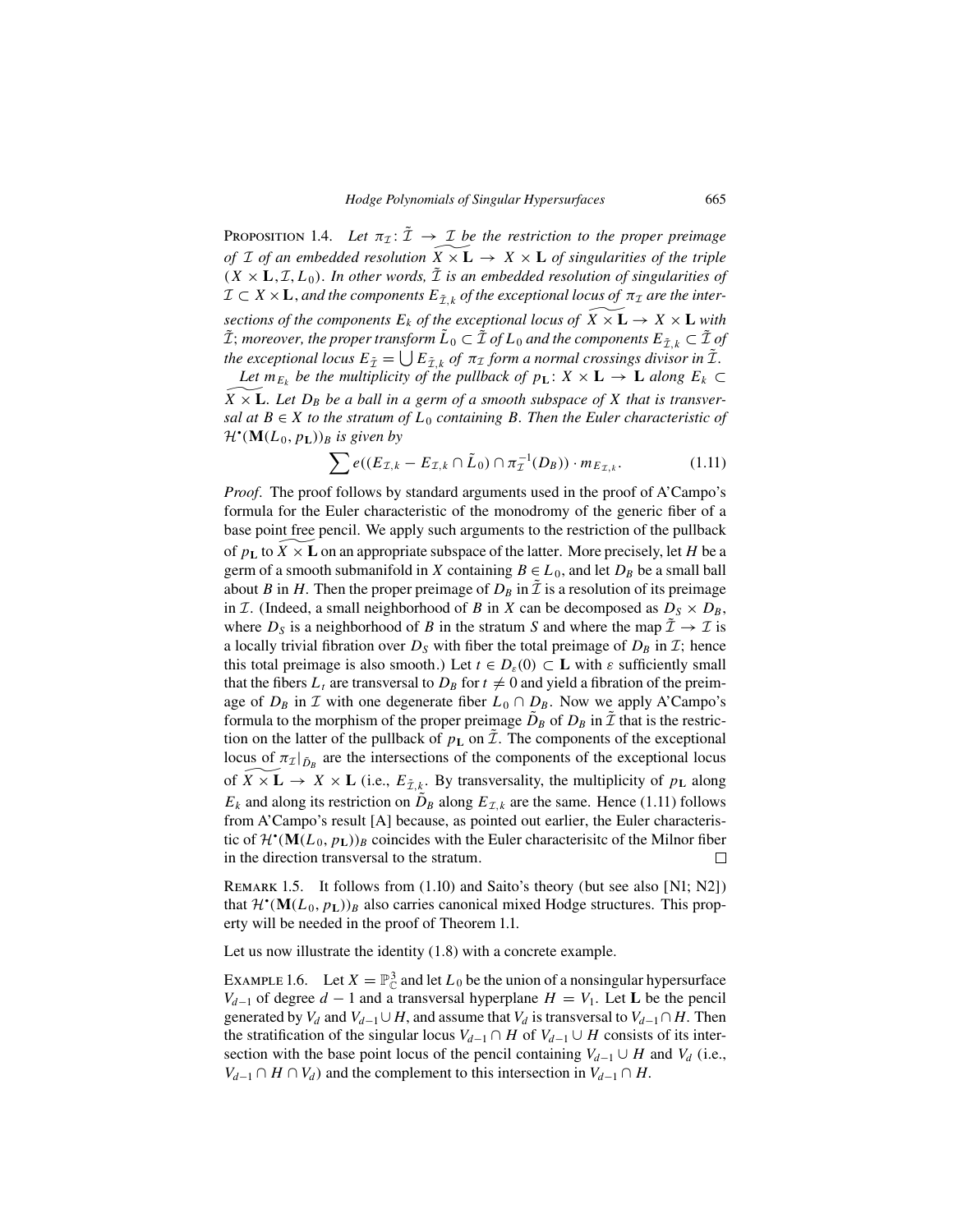For the reader's convenience, we first recall the computation of Euler characteristics (i.e.,  $y = -1$  in equation (1.8)). The contribution of the stratum  $V_{d-1} \cap H - V_{d-1} \cap H \cap V_d$  is 0, the contribution of each point in  $V_{d-1} \cap H \cap V_d$ is 1 (provided  $V_d$  is transversal to  $V_{d-1} \cap H$ ), and the contribution of each nonsingular point of  $V_{d-1} \cup H$  is 1. Since the Euler characteristic of a nonsingular hypersurface of degree d in  $\mathbb{P}^3$  is  $d^3 - 4d^2 + 6d$ , it follows that the Euler characteristics of strata  $V_{n-1} - V_{n-1} \cap H$  and  $H - V_{d-1} \cap H$  are  $(d-1)^3 - 4(d-1)^2 +$  $6(d-1) - 3(d-1) + (d-1)^2$  and  $3 - 3(d-1) + (d-1)^2$ , respectively. Then the identity (1.8) for  $y = -1$  verifies as

$$
d3-4d2+6d = (d - 1)3 - 4(d - 1)2 + 6(d - 1) - 3(d - 1)
$$
  
+ (d - 1)<sup>2</sup> + 3 - 3(d - 1) + (d - 1)<sup>2</sup> + d(d - 1).

Let us next discuss the case of Hodge polynomials, assuming for simplicity that  $d = 4$ . Following [H], we have

$$
\chi_y(V_4) = 2 - 20y + 2y^2, \qquad \chi_y(V_3) = 1 - 7y + y^2, \chi_y(V_1) = 1 - y + y^2, \qquad \chi_y(V_3 \cap V_1) = 0.
$$

From the additivity of the  $\chi^c$ -polynomial we obtain

$$
\chi_{y}^{c}(V_{3} - V_{3} \cap V_{1}) = 1 - 7y + y^{2}, \qquad \chi_{y}^{c}(V_{1} - V_{3} \cap V_{1}) = 1 - y + y^{2},
$$

$$
\chi_{y}^{c}(V_{3} \cap V_{1} - V_{3} \cap V_{4} \cap V_{1}) = -12.
$$

Moreover, the contribution of the fibers of the nearby cycles over  $V_3 \cap V_1 - V_3 \cap V_2$  $V_1 \cap V_4$  amounts to 1+y. This corresponds to the Hodge polynomial of the Milnor fiber of a node singularity because the monodromy is trivial. (In local coordinates near a base point, the pencil has the form  $xy + zt = 0$  for  $xy = 0$  and  $z = 0$ the local equations of the reducible and irreducible fibers, respectively; the germ of the stratum of the singular member of the pencil is given by  $x = y = 0$  and the monodromy around the base point  $x = y = z = 0$  of the pencil is given by  $z = \exp(2\pi i \theta)$ , which is the same as the monodromy action on the cohomology of the Milnor fiber  $xy = s$ .) Since the contribution of a point in the intersection  $V_3 \cap V_1 \cap V_4$  is 1, the identity

$$
\chi_{y}(V_{4}) = \chi_{y}^{c}(V_{3} - V_{3} \cap V_{1}) + \chi_{y}^{c}(V_{1} - V_{1} \cap V_{3}) \n+ \chi_{y}^{c}(V_{3} \cap V_{1} - V_{3} \cap V_{1} \cap V_{4}) \cdot \chi_{y}([\psi_{p} \mathbb{Q}_{\mathcal{I}})_{x \in V_{3} \cap V_{1} - V_{3} \cap V_{1} \cap V_{4}]) \n+ \chi_{y}^{c}(V_{3} \cap V_{1} \cap V_{4}) \cdot \chi_{y}([\psi_{p} \mathbb{Q}_{\mathcal{I}})_{x \in V_{3} \cap V_{1} \cap V_{4}])
$$

becomes the following relation representing (1.8):

$$
2 - 20y + 2y^{2} = (1 - 7y + y^{2}) + (1 - y + y^{2}) + (-12) \cdot (1 + y) + 12.
$$

## **2. Proof of Theorem 1.1**

Recall our setting:  $L_0$  is a singular hypersurface of the *n*-dimensional compact complex algebraic manifold X, and we fix a Whitney stratification of  $L_0$ ; we assume that  $L_0$  is the singular member of a pencil **L** of hypersurfaces with nonsingular generic member  $L_t$ , and (if necessary) we refine the stratification of  $L_0$  so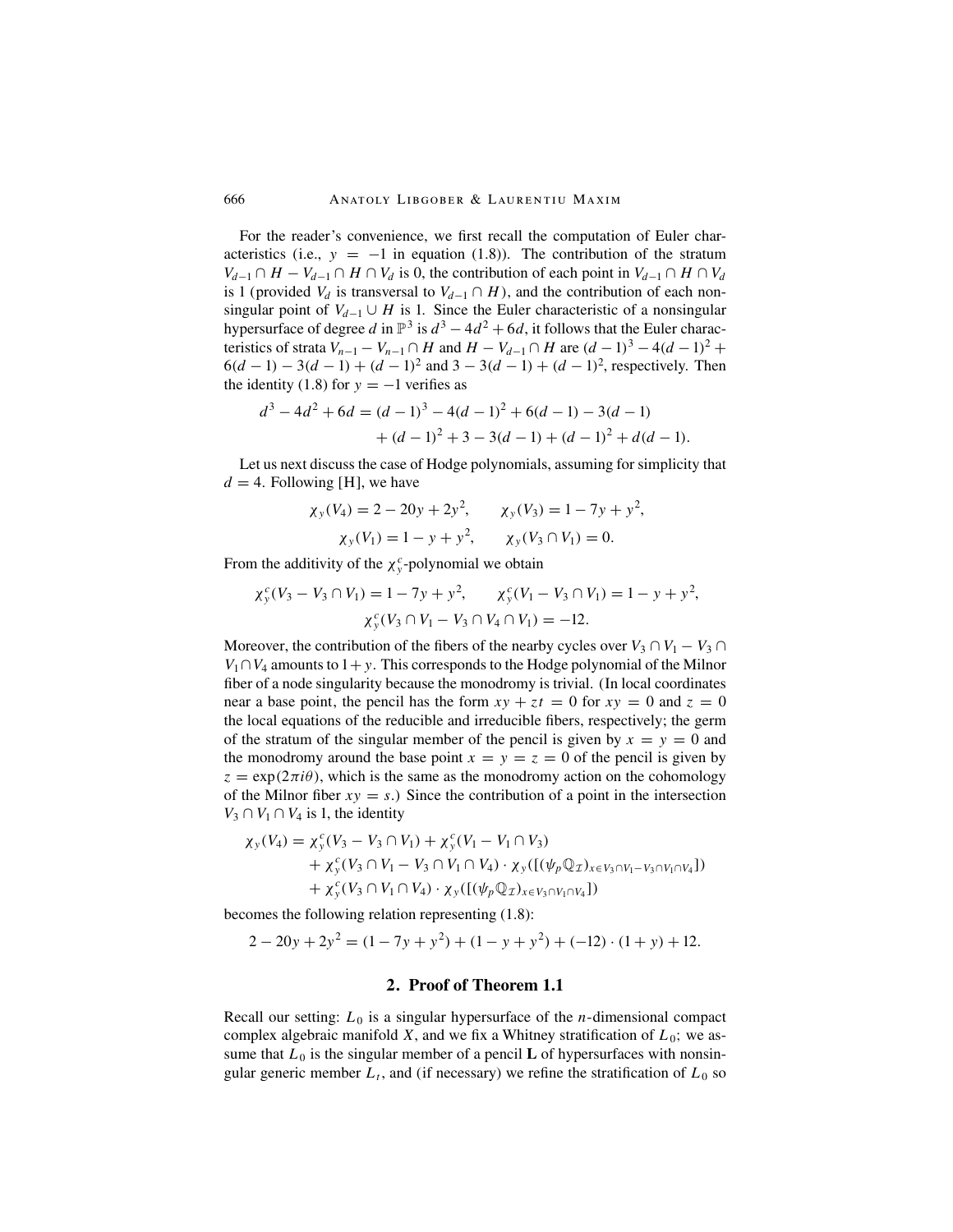that the base locus of **L** (i.e.,  $B_L = L_0 \cap L_t$ ) is a union of strata; call the new stratification  $S$ . The idea of the proof is to lift all the computations at the level of the incidence variety  $\mathcal I$  of **L**. More precisely, by using the incidence variety  $\mathcal I$  of the pencil (see (1.5) for the definition) we construct a 1-parameter family, denoted  $\{L_t^{\mathcal{I}}\}$ , of compact complex algebraic manifolds degenerating onto the singular variety  $L_0^{\mathcal{I}}$ . We denote by p the projection map onto a disk  $\Delta \subset \mathbb{C}$  (so  $L_0^{\mathcal{I}} = p^{-1}(0)$ ), and we observe that the domain of  $p$  is locally a complete intersection of pure dimension *n*. Furthermore, we note (as in Section 1) that the fibers  $L_t^{\perp}$  (resp.,  $L_0^{\perp}$ ) of this family are in fact isomorphic to the generic member  $L<sub>t</sub>$  (resp., singular member  $L_0$ ) of the given pencil **L**. To simplify the exposition, in what follows we omit the index  $I$  when working on the incidence variety.

Consider the nearby cycles  $\psi_p \mathbb{Q}_\mathcal{I}$  and the vanishing cycles  $\phi_p \mathbb{Q}_\mathcal{I}$  associated to the 1-parameter family, and note that the following identifications hold:

$$
H^{j}(M_{x};\mathbb{Q}) = \mathcal{H}^{j}(\psi_{p}\mathbb{Q}_{\mathcal{I}})_{x}, \qquad \tilde{H}^{j}(M_{x};\mathbb{Q}) = \mathcal{H}^{j}(\phi_{p}\mathbb{Q}_{\mathcal{I}})_{x}. \tag{2.1}
$$

Here  $M_x$  denotes the Milnor fiber of p at  $x \in L_0$  in the incidence variety T of the pencil, and  $\mathcal{H}^*(\cdot)_x$  denotes the stalk cohomology at x (we assume that the vanishing/nearby sheaf complex is constructible with respect to the chosen stratification). In particular, these groups inherit canonical mixed Hodge structures because the nearby and vanishing cycles lift to Saito's category of mixed Hodge modules (cf. [Sa2] or see [N1; N2]).

There is a long exact sequence of mixed Hodge structures (see e.g. [N1; N2] or use that the nearby and vanishing cycles lift to the category of mixed Hodge modules):

$$
\cdots \to H^{j}(L_0; \mathbb{Q}) \to \mathbb{H}^{j}(L_0; \psi_p \mathbb{Q}) \to \mathbb{H}^{j}(L_0; \phi_p \mathbb{Q}) \to \cdots,
$$
 (2.2)

with  $\mathbb{H}^{j}(L_0; \psi_p \mathbb{Q})$  carrying the *limit mixed Hodge structure* defined on the cohomology of the canonical fiber  $L_{\infty}$  of the 1-parameter degeneration p (see e.g. [PeSt, Sec. 11.2]) and where H<sup>∗</sup> denotes the hypercohomology groups of the corresponding complex of sheaves. The existence of the limit mixed Hodge structure is also a consequence of Saito's theory, since

$$
\mathbb{H}^j(L_0; \psi_p \mathbb{Q}) = \text{rat}(H^j(k_*\psi_p^H \mathbb{Q}_\mathcal{I}^H[1])) \tag{2.3}
$$

for  $k: \mathcal{I} \to pt$  the constant map. Moreover, a consequence of the definition of the limit mixed Hodge structure is that

$$
\dim_{\mathbb{C}} F^p H^j(L_\infty; \mathbb{C}) = \dim_{\mathbb{C}} F^p H^j(L_t; \mathbb{C}) \tag{2.4}
$$

(cf. [PeSt, Cor. 11.25]), where  $L_t$  is the generic fiber of the family (and of p). Therefore,

$$
\chi_{y}(L_{\infty}) := \chi_{y}([\mathbb{H}^{*}(L_{0}; \psi_{p}\mathbb{Q})]) = \chi_{y}(L_{t}). \tag{2.5}
$$

The rest of the proof follows from Lemmas 2.1, 2.2, and 2.3.

LEMMA 2.1 (Additivity of the  $\chi^c$ -polynomial). *Let S be the set of components of strata of an algebraic Whitney stratification of the complex algebraic variety* Z. Then, for any bounded complex of mixed Hodge modules  $\mathcal{M} \in D^b\text{MHM}(Z)$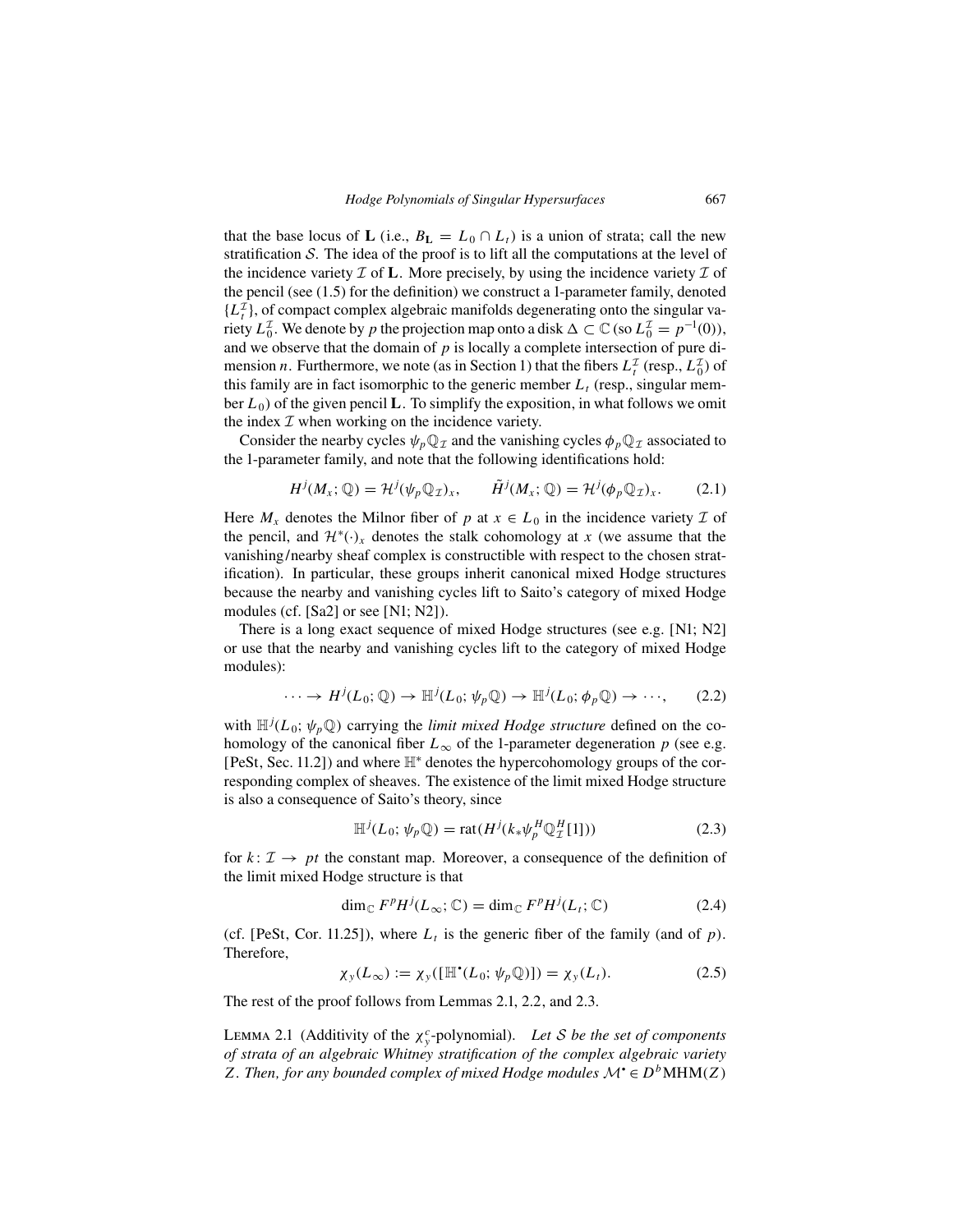*such that the underlying rational complex* rat(M• ) *is constructible with respect to* S, *we have*

$$
\chi_{\mathcal{Y}}([\mathbb{H}_c^{\bullet}(Z; \mathcal{M}^{\bullet})]) = \sum_{S \in \mathcal{S}} \chi_{\mathcal{Y}}([\mathbb{H}_c^{\bullet}(S; \mathcal{M}^{\bullet})]). \tag{2.6}
$$

*Proof.* See, for example, [CLMSh2, Cor. 3].

LEMMA 2.2 (Trivial monodromy). *In the notation of Lemma 2.1, let*  $\mathcal{F}^{\bullet}$  *denote the rational constructible complex associated to* M• . *Assume, moreover, that the local systems*  $\mathcal{H}^j(\mathcal{F}^{\bullet})|_S$  *are constant on S for each*  $j \in \mathbb{Z}$  (*e.g.,*  $\pi_1(S) = 0$ ). *Then* 

$$
\chi_{y}([\mathbb{H}_{c}^{\bullet}(S; \mathcal{F}^{\bullet})]) = \chi_{y}^{c}(S) \cdot \chi_{y}([\mathcal{F}_{x}^{\bullet}]), \qquad (2.7)
$$

*where*  $[\mathcal{F}_x^{\bullet}] := [i_x^* \mathcal{F}^{\bullet}] = [\mathcal{H}^{\bullet}(\mathcal{F}^{\bullet})_x] \in K_0(\text{MHS})$  *is the complex of mixed Hodge structures induced by the pullback of*  $\mathcal{M}^*$  *over the point*  $x \in S$  *under the inclusion*  $i_x: \{x\} \hookrightarrow S$ .

*Proof.* See, for example, [CLMSh2, Prop. 3]. For the case of coefficients in geometric variations, see [DiLe, Thm. 6.1].  $\Box$ 

If each local system  $\mathcal{H}^j(\mathcal{F}^{\bullet})|_S$  has a finite-order monodromy and is the restriction of a local system defined on a compactification of the stratum, then by our next lemma one has a similar multiplicative formula.

Lemma 2.3 (Finite order monodromy extending to a compactification). *Let* S *be a connected complex algebraic manifold of dimension* n, *and let* V *be a local system on* S *underlying an admissible variation of mixed Hodge structures with quasi-unipotent monodromy at infinity. Assume that the monodromy representation of* V *is of finite order and that* V *extends as a local system to some* ( *possibly*  $\bar{s}$  *singular*) *compactification*  $\bar{S}$  *of* S. *Then the twisted Hodge polynomial* 

$$
\chi^c_{\mathbf{y}}(S; \mathcal{V}) := \chi_{\mathbf{y}}([H^*_c(S; \mathcal{V})])
$$

*is computed by the multiplicative formula*

$$
\chi_y^c(S; \mathcal{V}) = \chi_y^c(S) \cdot \chi_y([\mathcal{V}_x]) \tag{2.8}
$$

*for*  $[\mathcal{V}_x] \in K_0(MHS)$  *the class of the fiber of*  $\mathcal{V}$  *at some point*  $x \in S$ *.* 

*Proof.* We begin by remarking that an easy consequence of Saito's theory of mixed Hodge modules [Sa2] is that the groups  $H_c^i(S; \mathcal{V})$  carry canonical mixed Hodge structures. Let W be a resolution of singularities of  $\overline{S}$ , which is an isomorphism over S, such that  $D := W \setminus S$  is a simple normal crossing divisor. Denote by  $\overline{V}$ the pullback to W of the extension of  $V$  on S.

Now observe that the local system  $V$  underlies an admissible variation of mixed Hodge structures on W. Indeed, since both S and W are smooth, if  $j: S \hookrightarrow W$ is the inclusion map then the intermediate extension (cf. [BBeD])  $j_{!*}(\mathcal{V}[n])$  of  $\mathcal{V}$ from  $S$  to  $W$  is given by

$$
j_{!*}(\mathcal{V}[n]) = \text{IC}_W(\mathcal{V}) \simeq \text{IC}_W(\bar{\mathcal{V}}) \simeq \text{IC}_W \otimes \bar{\mathcal{V}} \simeq \mathbb{Q}[n] \otimes \bar{\mathcal{V}} \simeq \bar{\mathcal{V}}[n], \qquad (2.9)
$$

 $\Box$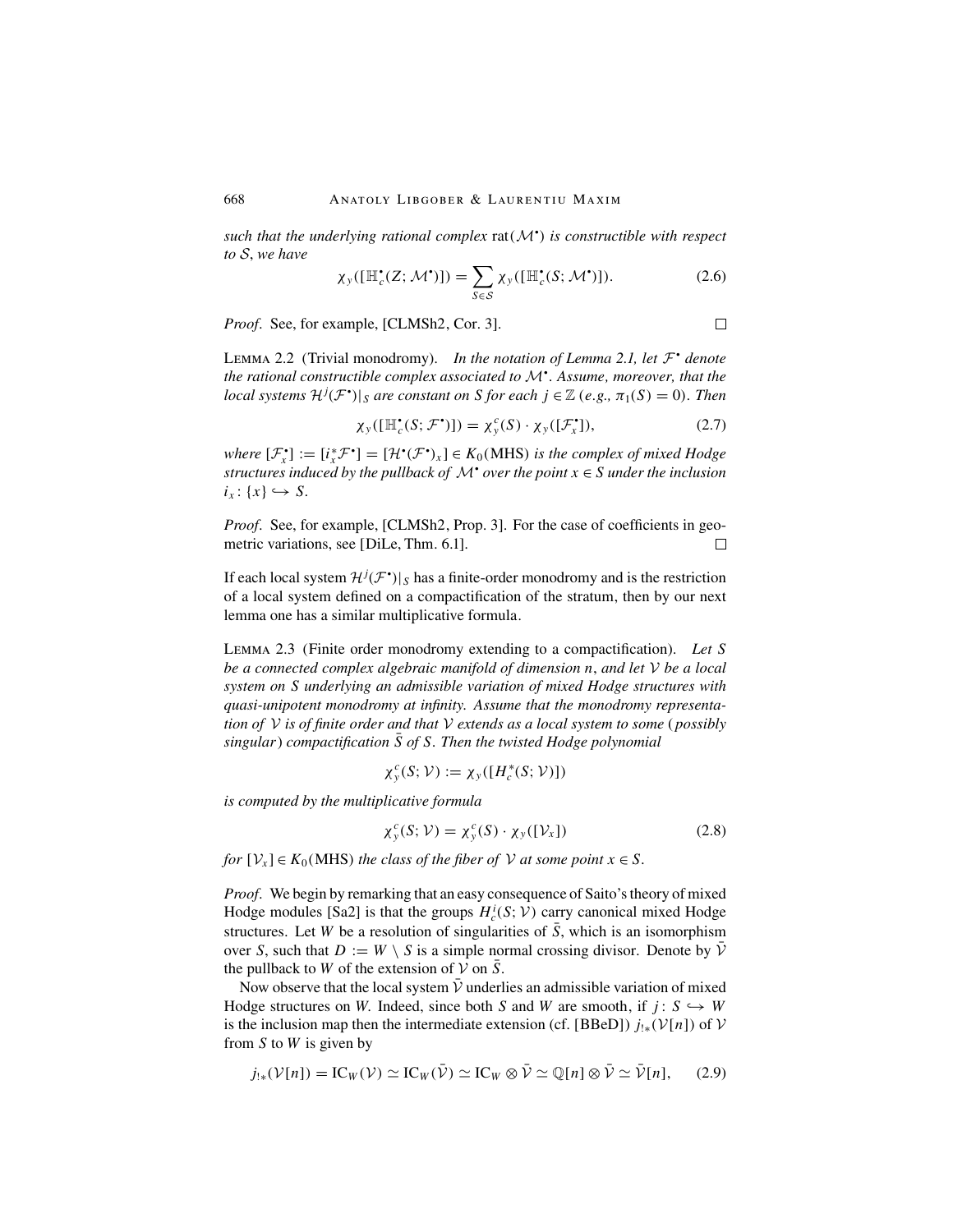where IC denotes an intersection cohomology sheaf complex. This yields the identification

$$
\bar{\mathcal{V}} = j_{!*} \mathcal{V}.
$$
\n(2.10)

In addition, for  $V^H$  the smooth mixed Hodge module on S defined by V (cf. [Sa2]), the isomorphisms in (2.9) can be lifted to the level of algebraic mixed Hodge modules. Hence  $j_{!*}\mathcal{V}^H[n]$  is a smooth mixed Hodge module on W and so  $\overline{\mathcal{V}}$  = rat( $j_{!*}\mathcal{V}^H$ ) underlies an admissible variation of mixed Hodge structures.

By the additivity of the  $\chi^c$ -polynomial, we clearly have

$$
\chi_y^c(S; \mathcal{V}) = \chi_y(W; \bar{\mathcal{V}}) - \chi_y(D; \bar{\mathcal{V}}|_D); \tag{2.11}
$$

here, by the inclusion–exclusion principle,

$$
\chi_{\mathcal{Y}}(D; \bar{\mathcal{V}}|_D) = \sum_{i_0 < \dots < i_k} (-1)^k \chi_{\mathcal{Y}}(D_{i_0} \cap \dots \cap D_{i_k}; \bar{\mathcal{V}}|_{D_{i_0} \cap \dots \cap D_{i_k}}) \tag{2.12}
$$

for  $D_i$  the irreducible components of the divisor D. Of course, identities similar to (2.11) and (2.12) hold for the usual Hodge polynomials with trivial coefficients (corresponding to the constant variation  $\mathbb{Q}$ ). Since D is a simple normal crossing divisor on W, it follows that the intersections of its components are algebraic submanifolds. So, in order to prove (2.8), it suffices to show the following: *If* X *is a* compact *complex algebraic manifold and if* V *is an admissible variation of mixed Hodge structure on* X *with finite order monodromy, then*

$$
\chi_{y}(X; \mathcal{V}) = \chi_{y}(X) \cdot \chi_{y}([\mathcal{V}_{X}]). \tag{2.13}
$$

This claim can be proved by using theAtiyah–Meyer-type results from [CLMSh2]. Indeed, if

$$
\chi_{y}(\mathcal{V}) := \sum_{p} [\mathrm{Gr}_{\mathcal{F}}^{p}(\mathcal{V} \otimes_{\mathbb{Q}} \mathcal{O}_{X})] \cdot (-y)^{p} \in K^{0}(X)[y, y^{-1}]
$$

is the K-theory  $\chi_{v}$ -characteristic of V (with  $\mathcal{F}^{\bullet}$  the corresponding filtration on the flat bundle  $V \otimes_{\mathbb{Q}} \mathcal{O}_X$ , then by [CLMSh2] we have

$$
\chi_{\mathcal{Y}}(X; \mathcal{V}) = \int_{[X]} \operatorname{ch}^*(\chi_{\mathcal{Y}}(\mathcal{V})) \cup \tilde{T}_{\mathcal{Y}}^*(TX), \tag{2.14}
$$

where  $\tilde{T}_y^*(TX)$  is the unnormalized Hirzebruch class of (the tangent bundle of) X that appears in the generalized Hirzebruch–Riemann–Roch theorem [H]. Recall that in this case

$$
\chi_{y}(X) = \int_{[X]} \tilde{T}_{y}^{*}(TX).
$$

The claim in (2.13) follows if we can show that the bundles  $Gr_{\mathcal{F}}^p(\mathcal{V} \otimes_{\mathbb{Q}} \mathcal{O}_X)$ ,  $p \in \mathbb{Z}$ , are flat. Because flatness is a local property, it is enough that we check for it on a finite cover. For this we make use of the finite monodromy assumption. Indeed, there is a finite cover  $p: X' \to X$  on which the pullback of the local system V becomes constant. By rigidity, the pullback variation underlying this local system is constant; hence the Hodge filtration (and its graded pieces) for the associated flat bundle  $p^*V \otimes_{\mathbb{Q}} \mathcal{O}_{X'}$  is by trivial bundles. Since these are all pullbacks of the corresponding bundles from X, the claim follows. responding bundles from X, the claim follows.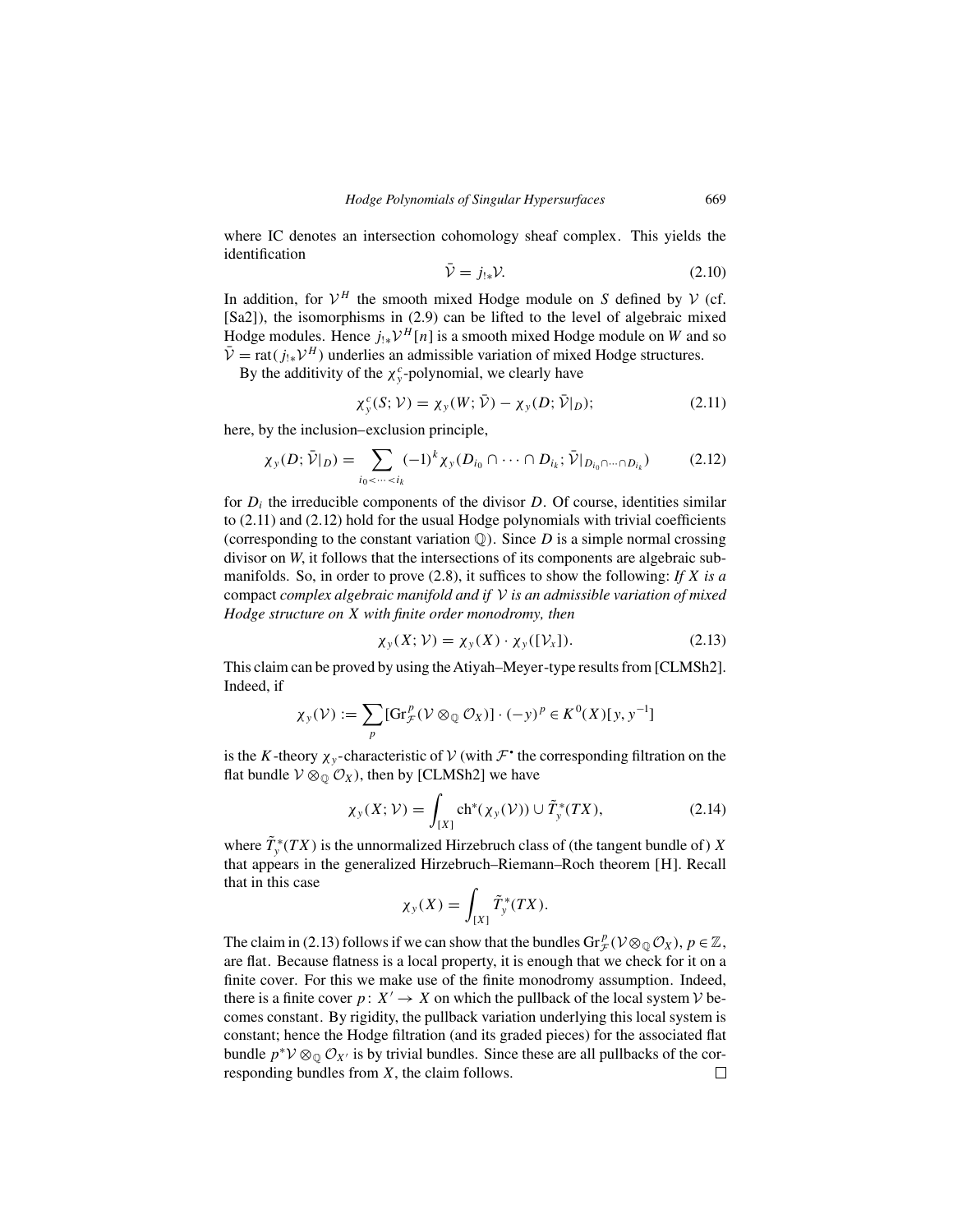Remark 2.4. Our methods for proving Theorem 1.1 (e.g., our use of the limit mixed Hodge structure and of Atiyah–Meyer-type formulas) cannot be used to consider more general Hodge-theoretic invariants such as the Hodge–Deligne Epolynomial, which also takes into account the weight filtrations.

An important reformulation of Theorem 1.1 is the following generalization of some results of [CLMSh2]. It explicitly compares the Hodge polynomials of the singular and the generic fiber in a pencil of hypersurfaces (cf. the Parusinski–Pragacz formula [PPr1] in the case of Euler characteristics).

Theorem 2.5. *With assumptions and notation as in Theorem 1.1, we obtain the following relation between the Hodge polynomials of*  $L_0$  *and of*  $L_t$ :

$$
\chi_{y}(L_0) = \chi_{y}(L_t) - \sum_{S} \chi_{y}^{c}(S; \tilde{\mathbf{M}}(L_0, p_{\mathbf{L}}))
$$
\n(2.15)

*for*  $\tilde{\bf{M}}(L_0, p_{\bf L}) := \phi_p^H \mathbb{Q}_{\mathcal{I}}[1]$  *the complex of mixed Hodge modules corresponding to Deligne's constructible complex of vanishing cycles on the incidence variety* I. *Here the summation runs over only singular strata—that is, over strata*  $S \in S$  *such that* dim(S) < dim( $L_0$ ).

*In particular*: *if for any* S ∈ S *the variations of mixed Hodge structures*  $\mathcal{H}^i(\tilde{\mathbf{M}}(L_0, p_{\mathbf{L}}))|_{S}, i \in \mathbb{Z}$ , are constant (e.g.,  $\pi_1(S) = 0$ ) or have finite-order *monodromy representations that extend to the closure* S of the stratum, then

$$
\chi_{y}(L_0) = \chi_{y}(L_t) - \sum_{S} \chi_{y}^{c}(S) \cdot \chi_{y}(\tilde{H}^{\bullet}(M_S; \mathbb{Q})). \tag{2.16}
$$

*The corresponding Euler characteristic formula* (*i.e., for* y = −1) *holds without* any restrictions on the monodromy along the singular strata of  $L_0$ .

*Proof.* The underlying rational constructible complex of sheaves for  $\mathbf{M}(L_0, p_{\text{L}})$ is the complex  $\phi_p \mathbb{Q}$  of the vanishing cycles associated with the 1-parameter family  $\{L_t\}$  on the incidence variety. It is supported only on the singular locus of the singular fiber  $L_0$ .

The identity in (2.15) follows from the functoriality of the  $\chi_y$ -genus, the fact that the long exact sequence (2.2) is a sequence of mixed Hodge structures, and the additivity of the  $\chi^c$ -genus of Lemma 2.1. Under the trivial (resp., finite-order) monodromy assumption, Lemma 2.2 (resp., Lemma 2.3) and the identification in (2.1) yield (2.16).  $\Box$ 

REMARK 2.6. We wish to emphasize that formulas  $(1.8)$  and  $(2.16)$ , which were obtained in the case of simple monodromy situations at each stratum, admit reformulations expressed entirely in terms of the Hodge polynomials of closures of strata in the singular fiber of the pencil. This makes it easier to identify each of these formulas as the degree-0 part of a hypothetical corresponding characteristic class formula for the motivic Hirzebruch classes of [BrSY]; similar considerations were employed by Parusinski and Pragacz in [PPr1; PPr2]. Indeed, for a given stratum  $S$  of a Whitney stratification as in Theorem 1.1, we may inductively define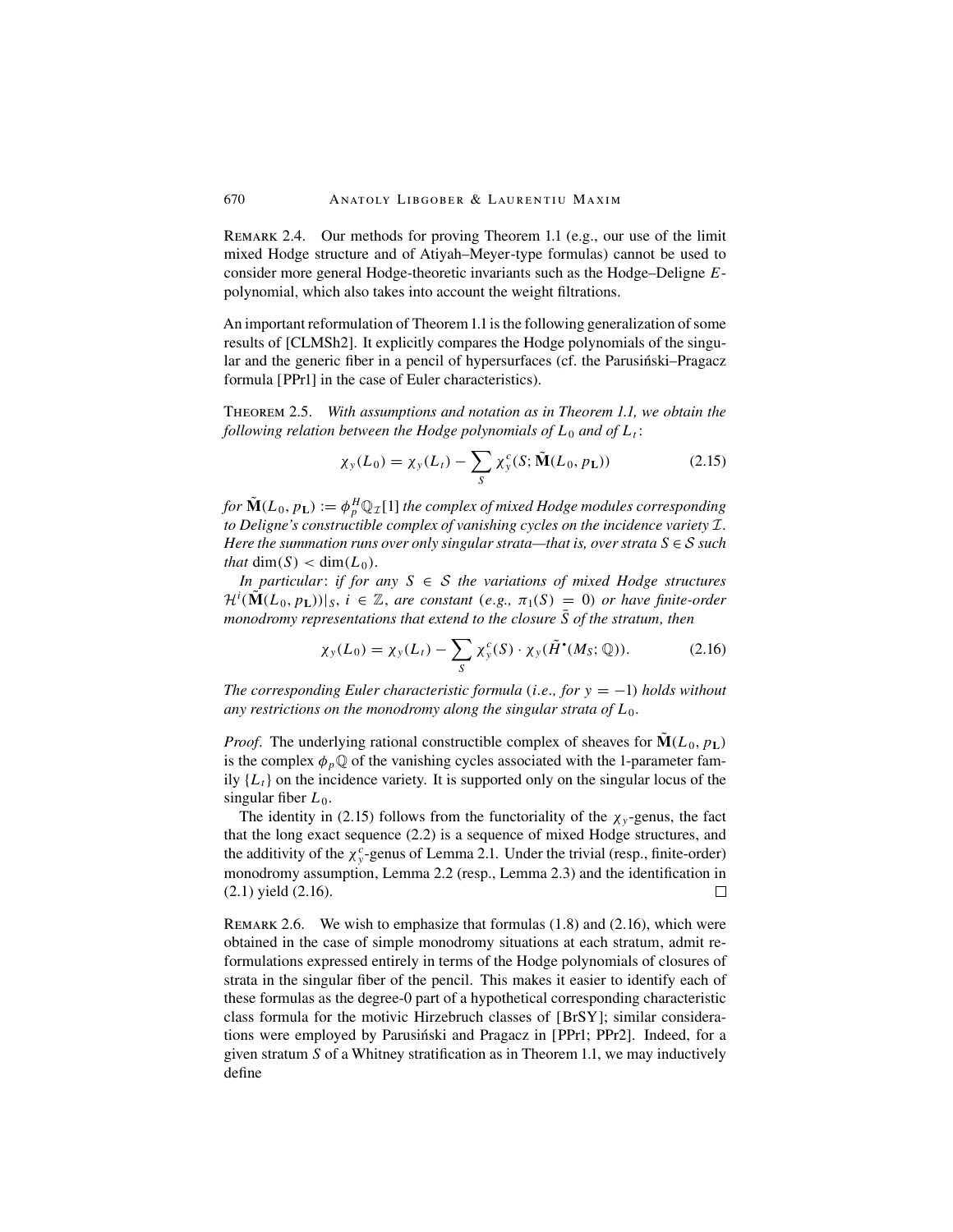$$
\hat{\chi}_y(\bar{S}) := \chi_y(\bar{S}) - \sum_{P < S} \hat{\chi}_y(\bar{P}),\tag{2.17}
$$

where the summation is over (boundary) strata  $P \subset \overline{S} \setminus S$ . By the additivity of the  $\chi^c$ -genus and since  $L_0$  is compact, it follows easily that we actually have

$$
\hat{\chi}_y(\bar{S}) = \chi_y^c(S) = \chi_y(\bar{S}) - \chi_y(\bar{S} \setminus S). \tag{2.18}
$$

Hence (1.8), for example, can be now rewritten as

$$
\chi_{y}(L_t) = \sum_{S} \hat{\chi}_{y}(\bar{S}) \cdot \chi_{y}(M_S), \qquad (2.19)
$$

and similarly for (2.16).

## **3. Examples and Applications**

We conclude this paper with another example and further remarks on the applicability of our results.

*3.1. Quadrics*

Consider a quadric  $Q_0$  given by the equation

$$
f_r(x_0, ..., x_n) = 0,
$$
\n(3.1)

where  $f_r$  is a quadratic form of rank r. Then the singular locus  $\text{Sing}(Q_0)$  is a linear space of dimension  $n - r$ .

Perhaps the easiest way to calculate the Hodge polynomial  $\chi_{\nu}(Q_0)$  is to use the fibration of its resolution  $\tilde{Q}_0$ , which is the proper preimage of  $Q_0$  in the blowup of  $\mathbb{P}^n$  at Sing( $Q_0$ )  $\subset \mathbb{P}^n$ . More precisely, we have the following fibration with fiber  $\mathbb{P}^{n-r+1}$  and base a nonsingular quadric  $Q_{\text{ns}}^{r-2}$  of dimension  $r - 2$ :

$$
\tilde{Q}_0 \xrightarrow{\mathbb{P}^{n-r+1}} Q_{\text{ns}}^{r-2}.
$$
\n(3.2)

The exceptional locus of the resolution (3.2) is a  $Q_{\text{ns}}^{r-2}$ -fibration over  $\mathbb{P}^{n-r}$ . Hence:

$$
\chi_{y}(Q_{0}) = \chi_{y}(Q_{\text{ns}}^{r-2})(-1)^{n-r+1}y^{n-r+1} + \chi_{y}(\mathbb{P}^{n-r})
$$
  
= 
$$
\left(\sum_{i=0}^{i=r-2}(-1)^{i}y^{i} + \frac{(1+(-1)^{r})}{2}(-y)^{r-2}\right)(-1)^{n-r+1}y^{n-r+1} + \sum_{i=0}^{i=n-r}(-1)^{i}y^{i}.
$$

This calculation can also be performed using our results from Theorem 1.1 or Theorem 2.5 with strata of the stratification that is suitable for applying Theorem 1.1 to the pencil generated by  $Q_0$  and the generic quadric  $Q_1$  consisting of

$$
S_1 = Q_0 - \text{Sing}(Q_0) - Q_1 \cap Q_0,
$$
  
\n
$$
S_2 = \text{Sing}(Q_0) - \text{Sing}(Q_0) \cap Q_1,
$$
  
\n
$$
S_3 = \text{Sing}(Q_0) \cap Q_1.
$$
\n(3.3)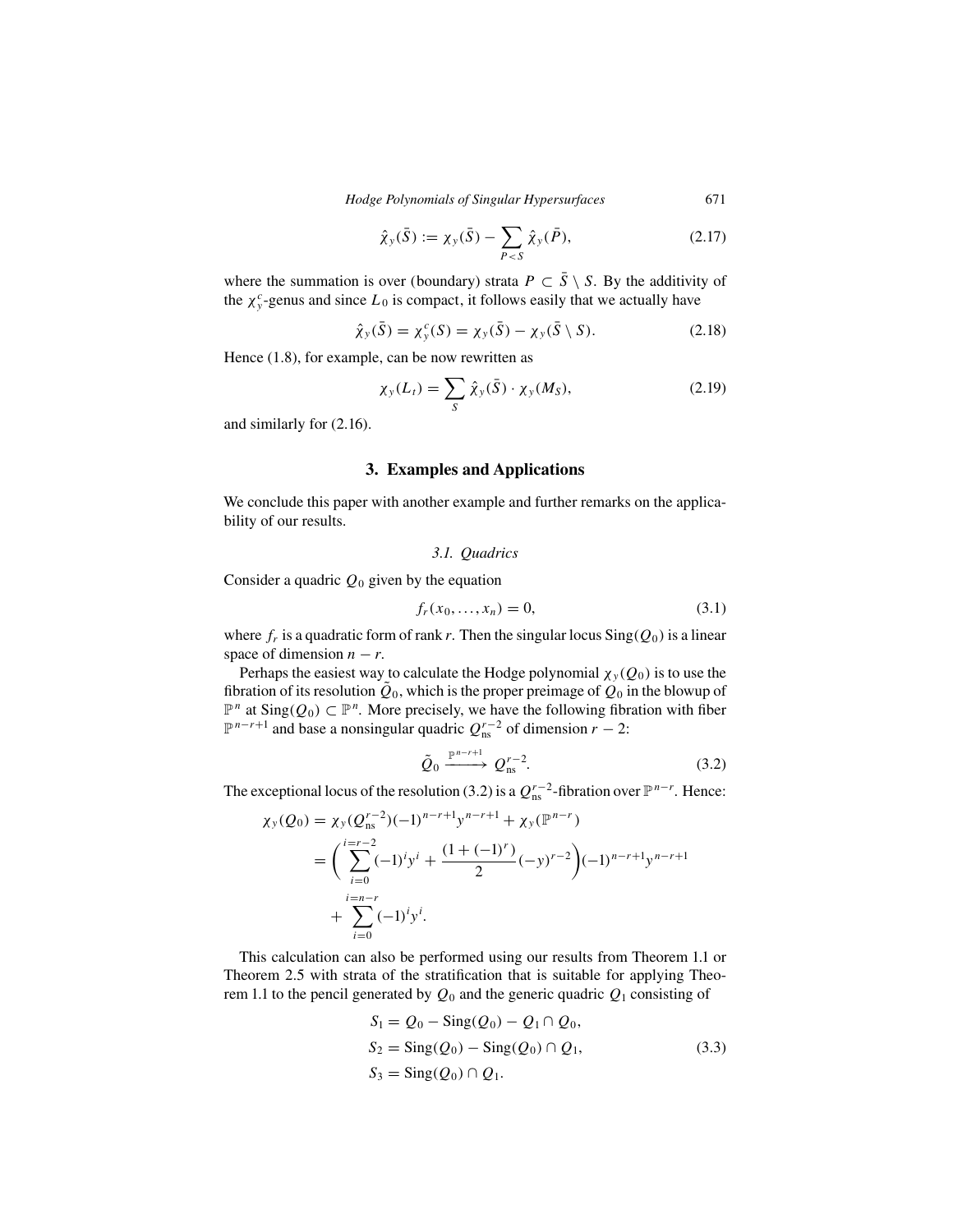(Note that  $S_3$  is a generic quadric in  $\mathbb{P}^{n-r}$ .) We leave the details of this calculation as an exercise for the interested reader.

## *3.2. Miscellanea*

Similar calculations can be done for other singular hypersurfaces of low degree. For example, using Theorem 2.5 and the classification of cubic surfaces with 1 dimensional singular locus given in [BruW], one can obtain  $\chi_{v}$ -polynomials of all singular cubic surfaces in  $\mathbb{P}^3$  with nonisolated singularities. The possibilities consist of (i) irreducible surfaces that are cones over nodal and cuspidal plane cubics and (ii) surfaces given by

$$
F: x_0^2 x_2 + x_1^2 x_3, \qquad G: x_0^2 x_2 + x_0 x_1 x_3 + x_1^3. \tag{3.4}
$$

For a cubic in any dimension, the singular locus of codimension 1 is a linear space becuase a transversal plane section is an irreducible cubic and so has only one singularity. It is not difficult to solve explicit formulas for the  $\chi_{v}$ -polynomials in this case as well.

We remark that the images of generic projections  $X^n \to \mathbb{P}^{n+1}$  provide an interesting class of hypersurfaces with codimension-1 singular locus. The numerology of singularities is given in [K]. Our Theorem 1.1 can be used to compute Hodgetheoretical invariants of strata.

Finally, note that the relation between the Euler characteristic of a singular curve in  $\mathbb{P}^2$  and its smoothing places an important restriction on the number of singular points of a curve. Similarly, Theorem 1.1 yields restrictions on data of singular strata in higher dimensions.

### **References**

- [A] N. A'Campo, *La fonction zêta d'une monodromie*, Comment. Math. Helv. 50 (1975), 233–248.
- [BBeD] A. A. Beilinson, J. Bernstein, and P. Deligne, *Faisceaux pervers,* Analysis and topology on singular spaces, I (Luminy, 1981), Astérisque 100 (1982), 5–171.
- [BrSY] P. Brasselet, J. Schürmann, and S. Yokura, *Hirzebruch classes and motivic Chern classes for singular spaces,* J. Topol. Anal. 2 (2010), 1–55.
- [BruW] J. W. Bruce and C. T. C. Wall, *On the classification of cubic surfaces,* J. London Math. Soc. (2) 19 (1979), 245–256.
- [CLMSh1] S. E. Cappell, A. Libgober, L. Maxim, and J. L. Shaneson, *Hodge genera and characteristic classes of complex algebraic varieties,* Electron. Res. Announc. Amer. Math. Sci. 15 (2008), 1–7.
- [CLMSh2] , *Hodge genera of algebraic varieties, II,* Math. Ann. 345 (2009), 925–972.
- [CMSSh] S. E. Cappell, L. Maxim, J. Schürmann, and J. L. Shaneson, *Characteristic classes of complex hypersurfaces,* Adv. Math. 225 (2010), 2616–2647.
	- [D1] P. Deligne, *Théorie de Hodge, II,* Inst. Hautes Études Sci. Publ. Math. 40 (1971), 5–57.
	- [D2] , *Le formalisme des cycles évanescents,* SGA VII, Exp. XIII, Lecture Notes in Math., 340, pp. 82–115, Springer-Verlag, Berlin, 1973.